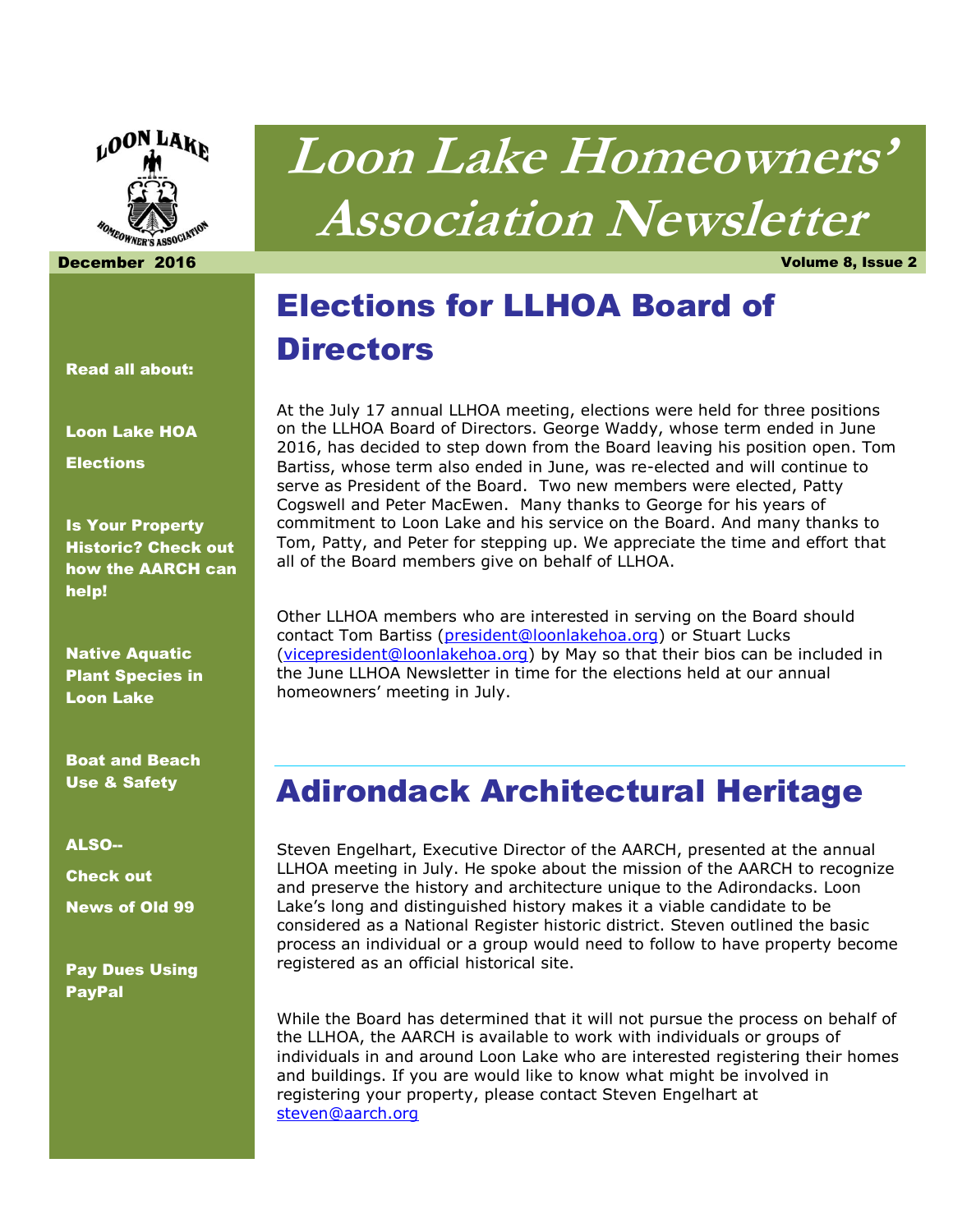### **OON LAKE MEOWNER'S** ASSOCIAT

**Loon Lake Homeowners Association PO Box 219, Vermontville, NY 12989** 

**Email: [president@loonlakehoa.org](mailto:president@loonlakehoa.org)**

#### **BOARD OF DIRECTORS**

**Tom Bartiss [president@loonlakehoa.org](mailto:president@loonlakehoa.org)**

**Stuart Lucks [vicepresident@loonlakehoa.org](mailto:vicepresident@loonlakehoa.org)**

**Jane Carroll [treasurer@loonlakehoa.org](mailto:treasurer@loonlakehoa.org)**

**Patricia Cogswell [pcapcog@gmail.com](mailto:pcapcog@gmail.com)**

**Brenda Gewurz [secretary@loonlakehoa.org](mailto:secretary@loonlakehoa.org)**

**Zev Hershtal [zevh@sympatico.ca](mailto:zevh@sympatico.ca)**

**George Johnson [keyofc@rcn.com](mailto:keyofc@rcn.com)**

**Peter MacEwen [p.macewen@macewen.ca](mailto:p.macewen@macewen.ca)**

**Walter Palawsky [wpalawsky@hotmail.com](mailto:wpalawsky@hotmail.com)**

**Murray Vasilevsky [murray.vasilevsky@mcgill.ca](mailto:murray.vasilevsky@mcgill.ca)** Aqı

**Leonard Wisse [lhwisse@gmail.com](mailto:lhwisse@gmail.com)**

**Loon Lake HOA Website: [http://loonlakehoa.org](http://loonlakehoa.org/)**

**Website Contact: Webmaster@loonlakehoa.org**

**Editor: [newsletter@loonlakehoa.org](mailto:newsletter@loonlakehoa.org)**

### Loon Lake 2016 Aquatic Plant Survey

Early this September the Adirondack Watershed Institute's Sean Regalado and colleagues took to the waters of Loon Lake to follow up on the comprehensive plant survey the AWI conducted in August 2015. The AWI of Paul Smith College surveys aquatic plants throughout the Adirondacks, and the LLHOA contracts with the AWI to evaluate Loon Lake annually. The objective of the 2016 survey of Loon Lake was to 1) see if any aquatic nuisance species had taken root—literally—in Loon Lake since the 2015 survey, and (2) take note of the native aquatic plants and any significant changes to the composition or location of common plant beds around the lake. This year Sean and team performed the survey by slowly trolling the shore, particularly the plant beds (see map below from AWI's 2016 report).



Good news: No invasive aquatic plants were found and there were no significant changes to the plant beds surveyed in 2015. The chart below, also from AWI's 2016 report, lists the native aquatic plant species the survey has identified over the years in Loon Lake.

|              | Species ranked by 2015 abundance              |          | 11 13 14 |   |              |   |
|--------------|-----------------------------------------------|----------|----------|---|--------------|---|
|              | Pipewort - Eriocaulon sp.                     | x        | x        | x | x            | x |
|              | White water lilly - Nymphoides odorata        | x        | x        | x | x            | x |
|              | Watershield - Brassenia schreberi             |          | x        | x | x            | x |
|              | Yellow water lilly - Nuphar variegata         | x        | x        | x | x            | x |
| atic Plant   | Bur reed - Sparganium sp.                     | x        | x        | x | x            | x |
|              | Water naiad - Najas sp.                       |          |          | x | x            | x |
|              | Large pondweed - Potamogeton ampifolius       | X        | x        | x |              | x |
|              | Ribbon leaf pondweed - P. epihydrus           |          | x        | x | x            | X |
| mmunity      | Slender pondweed - P. pusillus                | x.       | x        | x | x            | x |
|              | White stemmed pondweed - P. praelongus        | <b>X</b> | x        | x | x            | x |
|              | Robbins' pondweed - P. robbinsii              |          |          | x | X            | x |
| racteristics | Grass leaved pondweed - P. gramineus          | x        | x        | x | x            | X |
|              | Eel grass - Vallisneria americana             |          | x        | X | X            | x |
|              | Dortmann's cardinalflower - Lobelia dortmanna |          | x        | x | x            | x |
|              | Greater bladderwort - Utricularia vulgaris    |          | x        | x | $\mathsf{x}$ | x |
|              | Floating pondweed - P. natans                 |          | x        | x | x            | X |
|              | Nitella algae - Nitella sp.                   |          | x        | X | $\mathsf{x}$ | x |
|              | Quillwort - Isoetes sp.                       |          |          |   |              | x |
|              | Western waterweed - Elodea nuttallii          |          | x        |   |              |   |
| X - Observed | Hairgrass - Eleocharis sp.                    |          | x        | x |              |   |
|              |                                               |          |          |   |              |   |

Many thanks to Stuart Lucks and others who volunteer their time and energy for this critical work. Be sure to check out our website [\(www.loonlakehoa.org\)](http://www.loonlakehoa.org/) to view a copy of the succinct Adirondack Watershed Institute Report, *Targeted Aquatic Plant Survey of Loon Lake—2016*.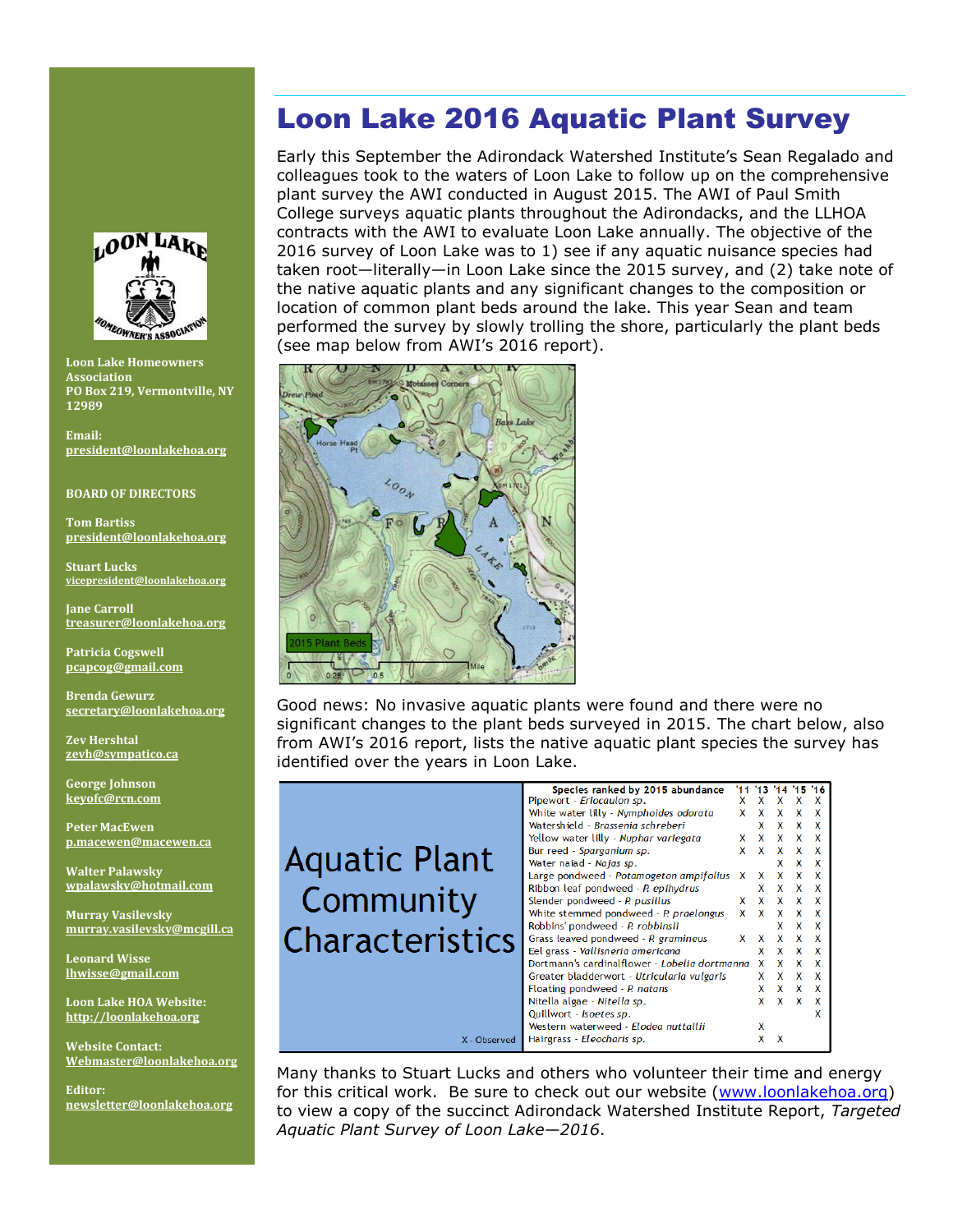### Support Your Loon Lake Community!

#### **Aquatic Invasive Species Monitoring Needs All of Us**

Please support the ongoing efforts by LLHOA members working with the Adirondack Watershed Institute of Paul Smiths College to monitor Loon Lake annually. We need both funds and volunteers. Contact Stuart Lucks by email at [vicepresident@loonlakehoa.org](mailto:vicepresident@loonlakehoa.org)

#### **Do the Dues—Using PayPal or Checks**

The Loon Lake Homeowners Association provides our community with so many benefits - but we can't do it without you. And now you have two options available to pay your annual dues of \$45: PayPal or the old school method, checks. You do not need to join PayPal to use the option on our website. Visit our website at<http://www.loonlakehoa.org/membership/> and renew, join or contribute in either of two ways:

1. You can pay your dues (to renew or join) online using PayPal and you can even make a contribution to the special funds for aquatic invasive species and the swim float installed in 2015 at the beach. It is quick and easy! Plus you save a stamp!

-or-

2. If you prefer to go old school, you can download a membership form from the website [\(http://www.loonlakehoa.org/membership/\)](http://www.loonlakehoa.org/membership/) and mail it with a check of \$45 to LLHOA at PO Box 219, Vermontville, NY 12989.

However you choose to pay your dues, your contributions make possible many activities, ongoing work, and improvements for Loon Lake and our community:

- \* Coordinating lake water quality monitoring
- \* Annual Picnic
- \* Communication about news, issues, events--including newsletters

\* Watchdog on development - working with APA to keep an eye on what's proposed for our lake

- \* Boat launch and beach access
- \* Boat wash & stewardship to prevent aquatic invasives

\* Donations to local non-profits, such as the Bloomingdale VFD, the Kate Mt. Reserve Fund, the BRI (Biodiversity Research Institute in support of loon populations in the Adirondacks, see<http://www.briloon.org/support-us> ), and our own Loon Lake Live.

THANK YOU!!

## Legal and Environmental Committee Considering Strategies

The LLHOA Legal and Environmental Research and Response Committee held a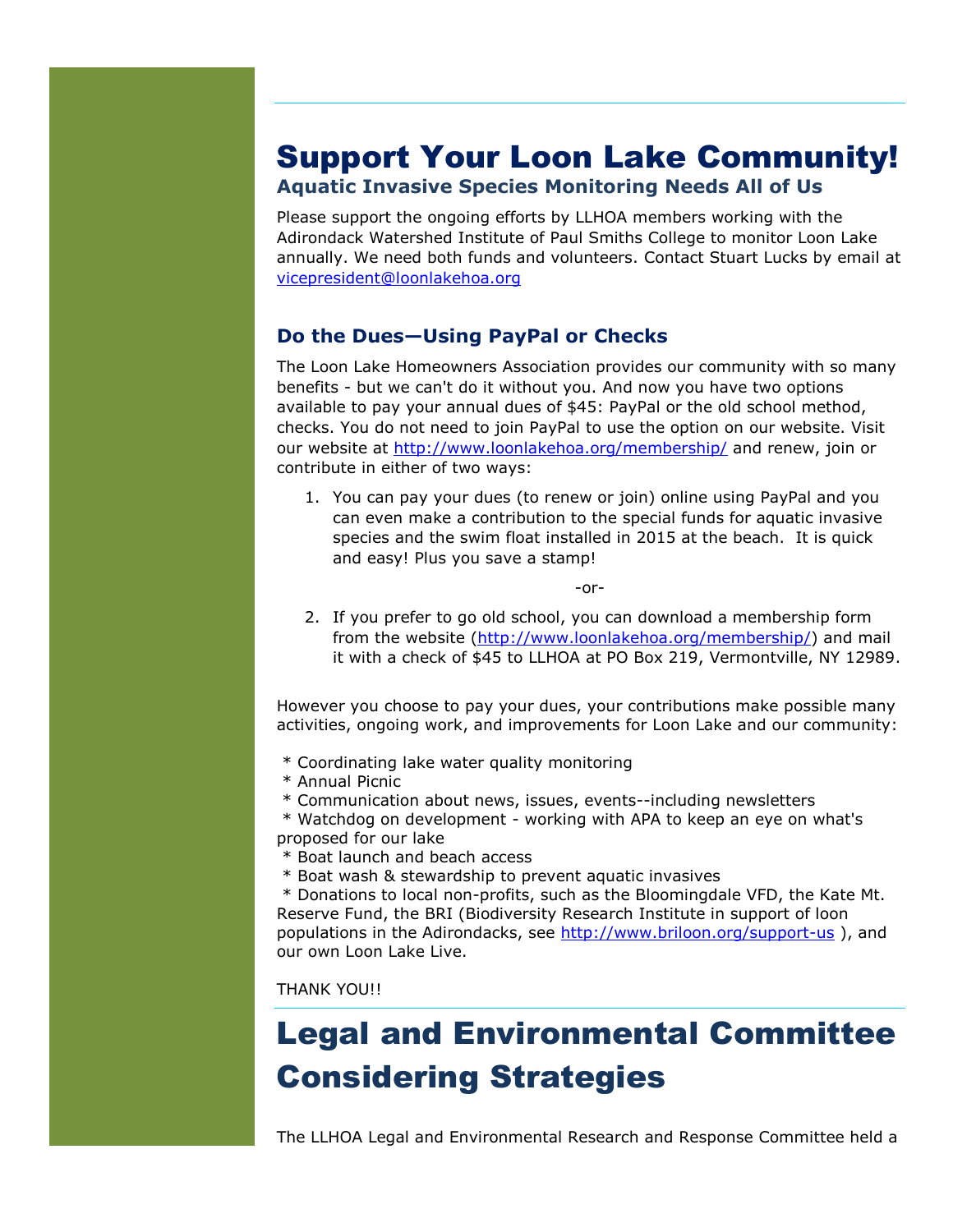meeting on July 26, 2016. Stuart Lucks, Robert Agus, Sam Gewurz and George Johnson were in attendance. The committee discussed ways that LLHOA could prepare to respond to prospective land development proposals and sales, such as those involving the Loon Gulf Corporation. The committee considered how LLHOA could develop a strategy to establish LLHOA as a viable negotiating partner with Loon Gulf Corporation or any other entity that demonstrates an interest in purchasing and developing land around Loon Lake.

George Johnson agreed to take over chairmanship of the committee after two years of successful leadership by Stuart Lucks. Following a discussion of the future direction of the committee, committee members decided that the committee should continue to monitor activities related to potential future development of the Loon Gulf properties, to research the legal issues regarding such development, and to explore ways to obtain funds needed to obtain expert and legal assistance.

The committee discussed several legal issues to research:

- (1) Whether Loon Gulf actually owns the bottom of the lake, in light of New York common law, reported by George, which grants bottom rights to shoreline property owners. Further research was recommended into whether shoreline deeds specifically reserve bottom rights to the seller (Loon Gulf and predecessor(s)).
- (2) Whether the town's tax rolls treat the lake bottom as taxable property of Loon Gulf.
- (3) Whether the "deeded lake right" attached to one or more parcels of Loon Gulf property currently available for sale may be subdivided legally, and the impact of increasing the lake's access points under APA on this question.

The committee recommended renewing efforts to raise \$10,000 from any interested homeowners who may be willing to contribute. Subsequent discussion at the LLHOA Board meeting a month later on August 31 raised options worth exploring, such as the Board collecting vouchers from prospective donors who would be willing to provide funds when and if the need arises.

# LLHOA Board Reviews Boat Safety and Guidelines for Conduct on the Lake

#### **By Stuart Lucks**

A number of comments, complaints and questions have been presented to our Board about what rules or guidelines govern boating on our lake. Like any body of water where recreational use is strong, one person's idea of fun can be another person's idea of a nuisance – or even a dangerous menace. The question remains on Loon Lake – and any lake for that matter – can the community require or even request all the residents to adhere to certain behaviors?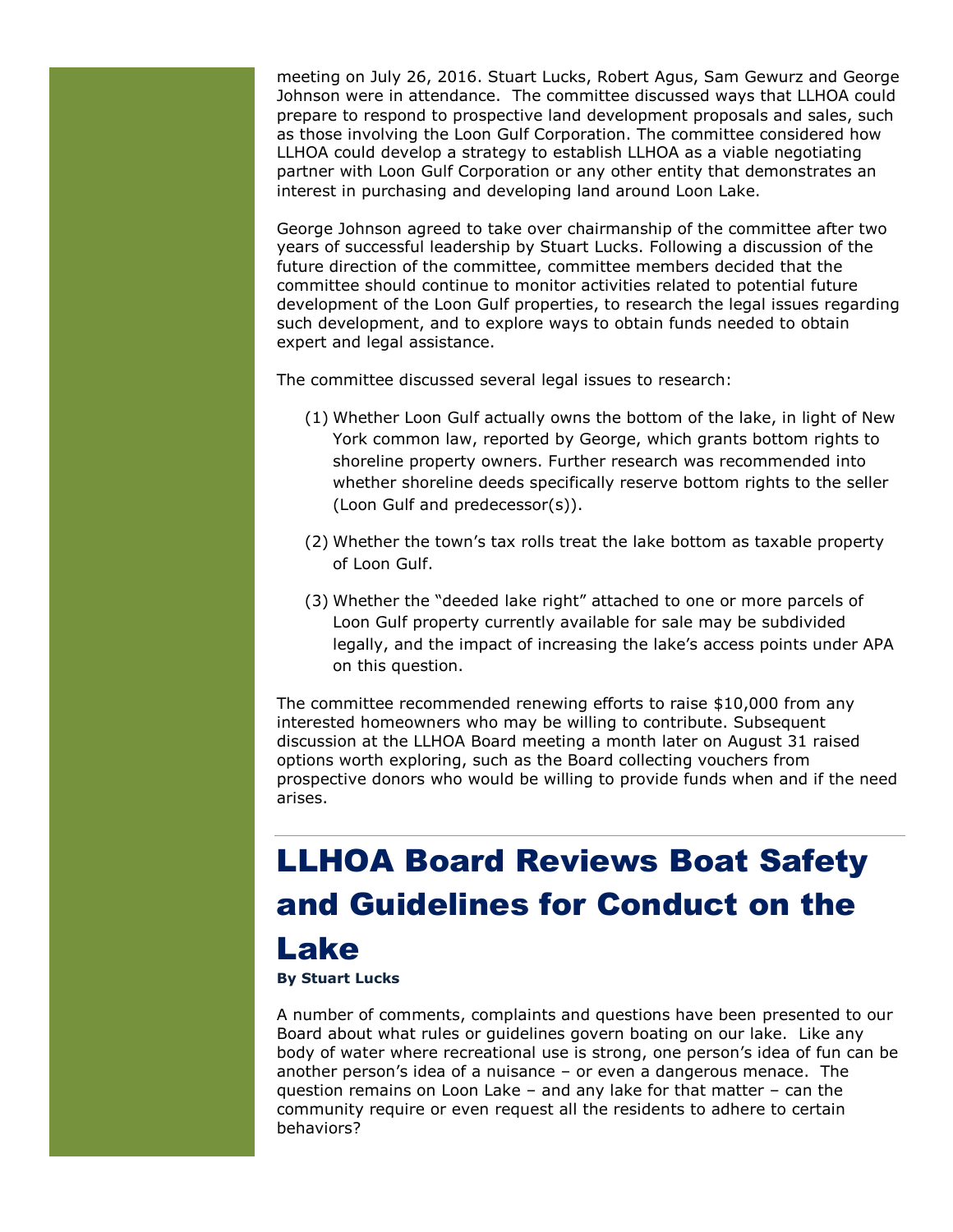First – we can clarify that even though the bottom of Loon Lake is privately owned, the regulations that apply to all other navigable lakes in NYS legally apply here on Loon. We downloaded a copy of the 'New York State Boater's Guide, a Handbook of Registration, Operation, and Safety Information for the Prudent Boater'. To start – registration is required for all mechanically propelled vessels, life jackets must be available and worn by children under the age of 12, and fire extinguishers be on board. Boats must carry at least a whistle to signal maneuvering when in close quarters and follow guidelines for who has right of way. Operators must be at least 10 years old and an operator between 10 years old and 18 years old must be accompanied by a person who is at least that age and the holder of a boating safety certificate. Operators of PWC's (jet skis) must be at least 14 years of age complete an approved course in boating safety. Reckless operation of a boat is illegal, specifically including operating at high speed in a congested area, too close to swimmers, or operating while intoxicated.

Boat speed and wake on the lake are some of the biggest issues. No surprise—vessels must be operated so as not to endanger others, and a vessel operator is responsible for any damage caused by their vessel's wake. No motorized boat may exceed 5mph when within 100 feet of the shore, a dock or pier, a raft or float or an anchored vessel. PWCs may not be operated within 500 feet of a designated swim area such as our beach, except when launching or retrieving a PWC from a designed launch site, and then may not exceed 10 mph.

While those are the rules – what kind of behavior does our community want to encourage? In fact, it's actually not illegal to churn a powerboat in tight radii, or pull kids around endlessly the same circle. The NYS Guide suggests boaters 'remember not to wear out their welcome in any one particular area on the water, avoid use conflict with others recreating on the water, and refrain from buzzing your neighbors.'

The Board's role is not one of enforcement, but to encourage neighborly guidelines that can be distributed to the whole community. This should include all owners and make sure they be made part of a host's or renter's information materials. The Board hopes to encourage everyone to understand that our lake is very much like the common area in a condominium, so everyone who uses it is personally responsible for doing what's right. Perhaps posting signs with messaging at the launch and beach.

The Board welcomes any ideas to help define what we consider to be neighborly and hope people oblige. Thanks for everyone's participation and cooperation in developing this and making it a part of how our community works together.

# Keeping Our Beach Safe and Enjoyable for All Users

**By George Johnson**

The summer of 2016 was filled with many warm days, and the "beach" on the old hotel property got a lot of use – many families and residents enjoyed the opportunity to sun bathe, swim, launch canoes, and catch up with neighbors and friends. The beach, as most homeowners know, is reserved for homeowners with deeded lake rights. Many homeowners contribute to keeping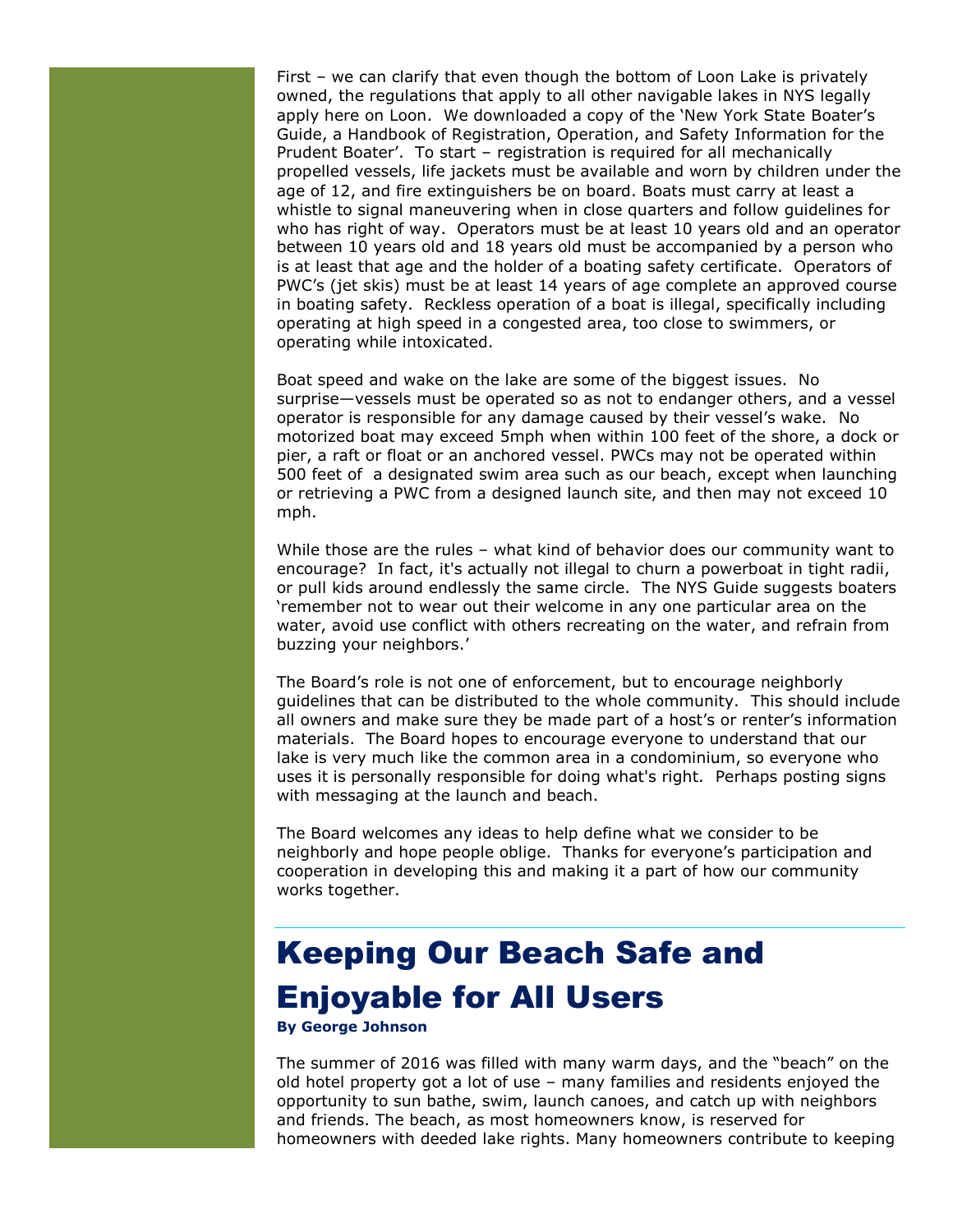the beach a pleasant place to spend time. And special thanks go to the volunteers who tend to seemingly small, but important, tasks, like putting out and taking in the float and the swim line, as well as maintaining and "sprucing up" the beach area and patio, all of which contribute to making the beach such a pleasant place for all of us.

It should go without saying that the enjoyment of this common space depends on the good will of all users, and the appreciation of the impact on others of one's activities both in the water and on the beach. This is especially important because of the limited space available. Most users are very considerate of others and it is rare that there are any problems. And in most situations, simple forbearance and consideration of others encompasses most specific issues. However, during the past summer, there were several incidents that suggest that a reminder of some basic "rules" of the beach should be remembered. These include:

- (1) Dogs must be leashed.
- (2) Any items such as bottles, cans, food, or paper goods used at the beach must be removed when leaving.
- (3) There is no fishing in the beach area. Lost fish hooks have caused injury.
- (4) There is no smoking.
- (5) No motor boats are allowed in or within 500 feet of the swimming area, except when leaving from or returning to authorized launch points, and then not within 100 feet or at a speed of more than 5 mph.
- (6) Any canoes, kayaks or rowboats brought to the beach area must be clean of any organic materials.
- (7) Any canoes, kayaks or rowboats left at the beach should be kept in the area reserved for boats to the side of the launch area so as not to impede use of the beach or block access to the water.
- (8) Radios, iPhones, etc., are discouraged.
- (9) Noise travels on the lake and especially after dark. Please be considerate of neighbors when using the beach. If you are on the beach after dark, please keep noise levels to a minimum, so as not to disturb neighbors nearby.
- (10) Parents of children who are not toilet trained should take precautions not to pollute the swimming area.

In the event you experience any behavior that is inconsistent with the forgoing "rules of the road," we urge you to address any situation in a pleasant manner consistent with the atmosphere that we strive to preserve at the lake. Inasmuch as some of the issues that have arisen in the past have involved renters unfamiliar with the spirit and etiquette of the beach, we request that owners who may rent their properties post this information or provide it to their renters upon arrival. Many thanks.

News of Old 99

**A column recounting historical events in and around Loon Lake**

#### **by Wendy Ungar**

Part III. The first settlers.

There are some who believe that the first settlers in Loon Lake were Mary and